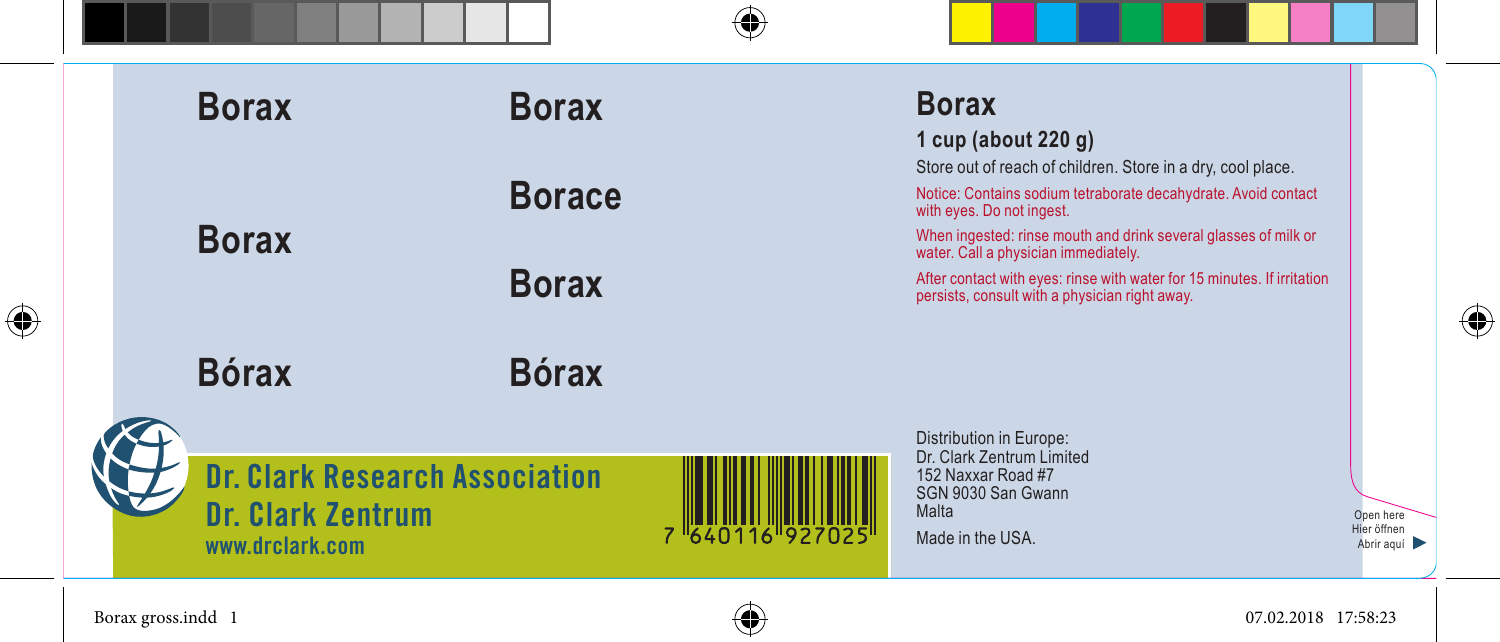# **Borax NEDERLANDS NEDERLANDS**

#### **ca. 220 g**

Buiten bereik en zicht van kinderen houden. Droog en op kamertemperatuur bewaren.

Let op: bevat natriumtetraboraat decahydraat. Vermijd contact met de ogen. Niet inslikken.

Bij inslikken, mond spoelen en drink een aantal glazen melk of water. Onmiddellijk medische hulp inschakelen.

Na contact met de ogen: gedurende 15 minuten spoelen met water. Indien de irritatie aanhoudt, raadpleeg dan onmiddellijk een arts.

Geproduceerd in de VS.



**Dr. Clark Research Association Dr. Clark Zentrum www.drclark.com**



Distributeur Nederland: Clark Nederland www.clarknederland.nl info@clarknederland.nl



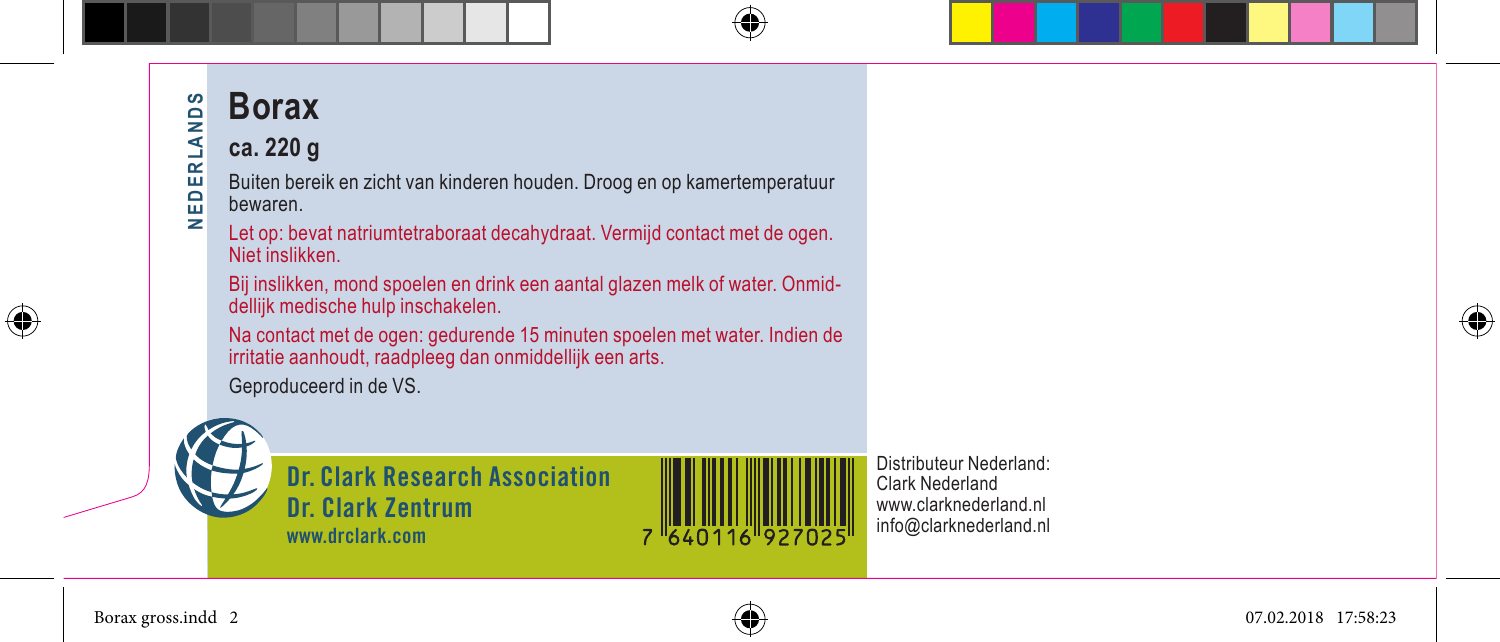## DEUTSCH **Borax DEUTSCH**

### **ca. 220 g**

Von Kindern fernhalten. An einem kühlen, trockenen Ort lagern.

Hinweis: Enthält Natriumtetraboratdecahydrat. Berührung mit den Augen vermeiden. Nicht verschlucken.

Bei oraler Aufnahme: Mund ausspülen und einige Gläser Milch oder Wasser trinken. Suchen Sie sofort einen Arzt auf.

Bei Berührung mit den Augen: Während 15 Minuten mit Wasser ausspülen. Wenn die Reizung anhält, sofort einen Arzt konsultieren.

Hergestellt in den Vereinigten Staaten.



⊕

**Dr. Clark Research Association Dr. Clark Zentrum www.drclark.com**



Vertrieb in Europa: Dr. Clark Zentrum Limited, 152 Naxxar Road #7, SGN 9030 San Gwann, Malta.



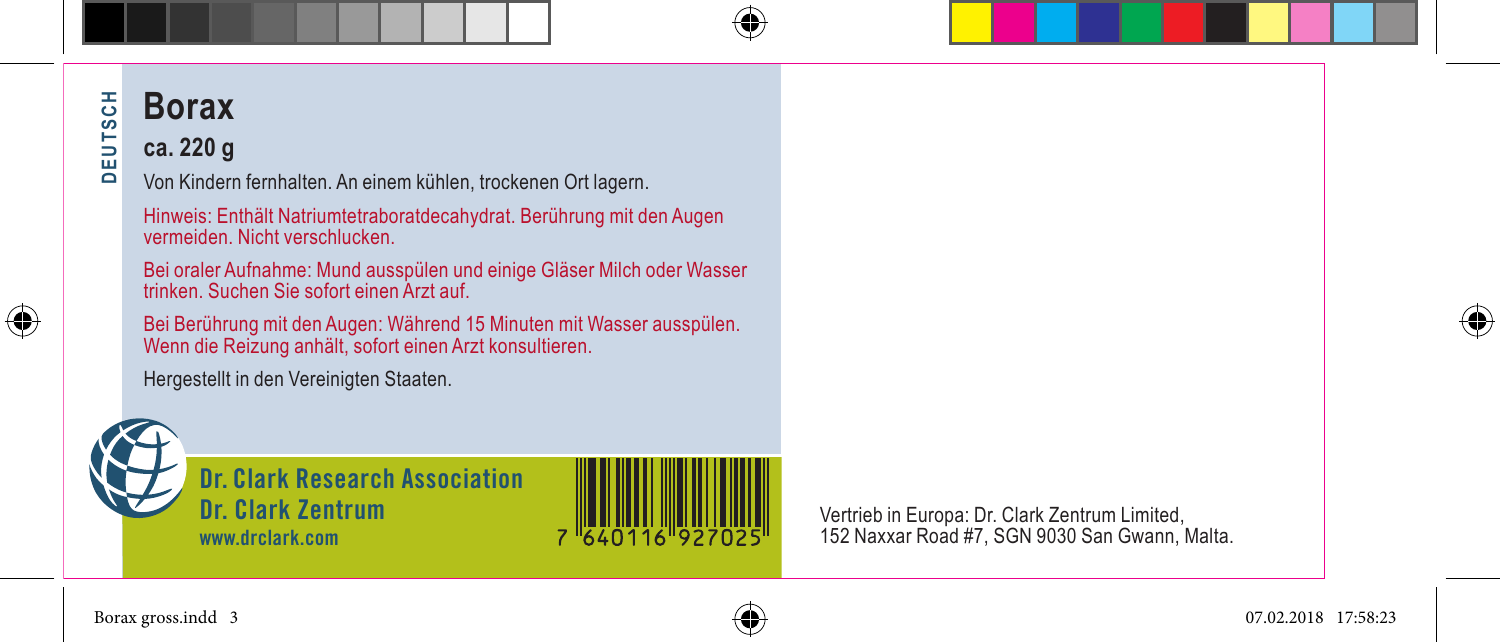#### UÊS **Bórax** PUT

**PORTUGUÊS**

POR<sup>-</sup>

### **ca. 220 g**

Manter fora do alcance das crianças. Armazenar em local fresco e seco.

Atenção! Contém tetraborato de sódio. Evitar o contacto com os olhos. Não ingerir.

Quando ingerido, lavar a boca e beber vários copos de leite ou água. Procurar atendimento médico imediato.

Em caso de contacto com os olhos: Lavar com água por 15 minutos. Se a irritação persistir, consulte um médico imediatamente.

Fabricado nos EUA.



**Dr. Clark Research Association Dr. Clark Zentrum www.drclark.com**



Distribuidor en España y Portugal: Natur & Clark SL, c / Hortaleza 106 28004 Madrid, España 26.00011533/M



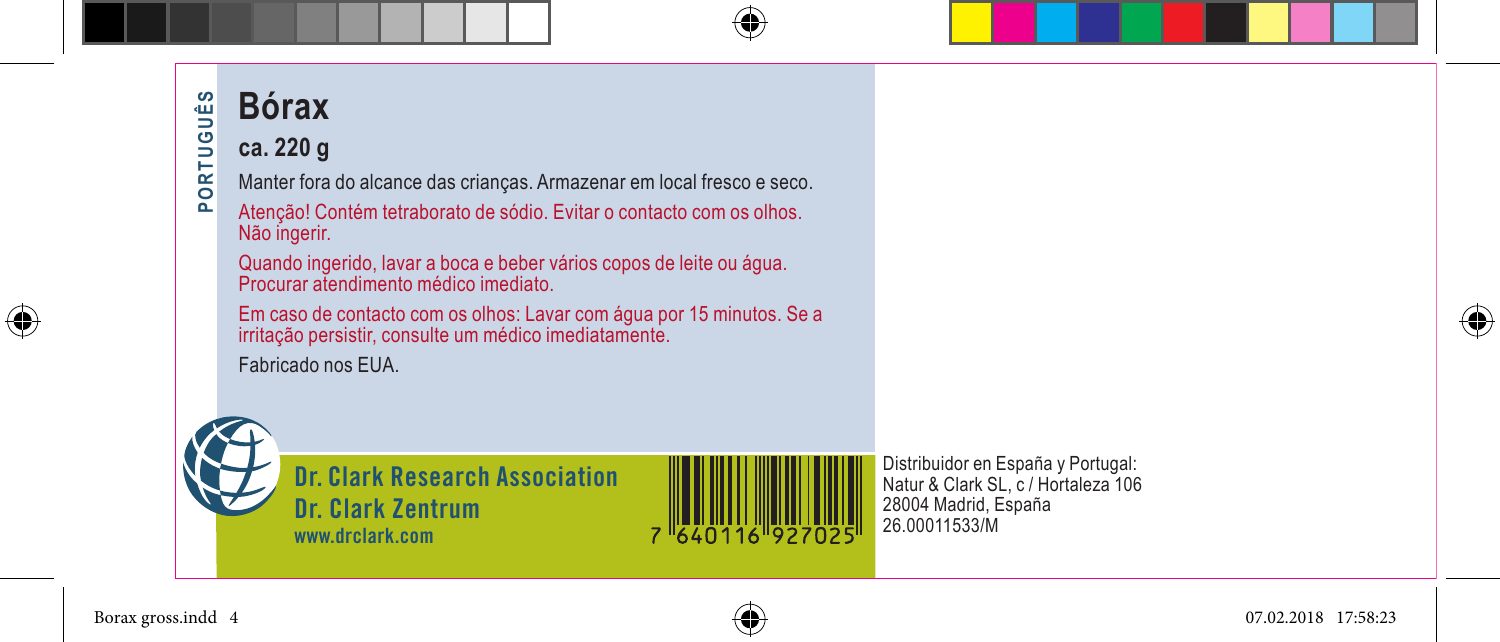### **Bórax** ÑOL **ESPAÑOL**

#### **AdS ca. 220 g**

ш Manténgase fuera del alcance de los niños. Almacenar en un lugar fresco y seco.

Aviso! Contiene decahidrato tetraborato de sodio. Evite el contacto con los ojos. No ingiere.

Cuando se ingiere, enjuagar la boca y beber varios vasos de leche o agua. Busque atención médica inmediata.

En caso de contacto con los ojos: enjuague con agua durante 15 minutos. Si la irritación persiste, consulte a un médico inmediatamente.

Fabricado en los EEUU.



⊕

**Dr. Clark Research Association Dr. Clark Zentrum www.drclark.com**

Distribuidor en España y Portugal: Natur & Clark SL, c/Hortaleza 106 28004 Madrid, España 26.00011533/M





⊕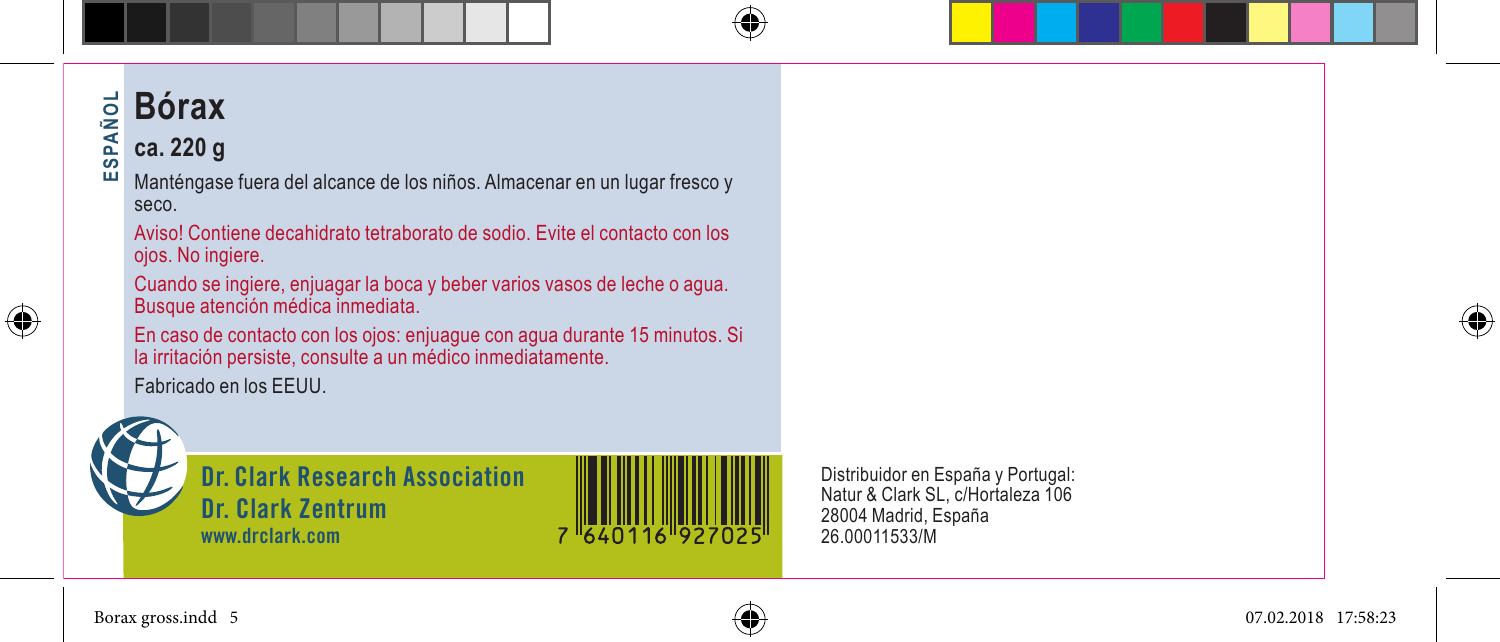# **Borace**

#### **ca. 220 gr**

Conservare fuori dalla portata dei bambini. Conservare in luogo fresco e asciutto.

Attenzione! Contiene sodio tetraborato decaidrato. Evitare il contatto con gli occhi. Non ingerire.

Se ingerito, risciacquare la bocca e bere diversi bicchieri di latte o acqua. Consultare immediatamente un medico.

In caso di contatto con gli occhi lavare con abbondante acqua per 15 minuti. Se l'irritazione persiste, consultare immediatamente un medico.

Fabbricato negli Stati Uniti.



**ITALIANO** 

**ITALIANO** 

**Dr. Clark Research Association Dr. Clark Zentrum www.drclark.com**



⊕

Agente esclusivo Italia: Dr. Clark Service di Marina Cosati Via Montarinetta 1 6900 Lugano Svizzera



Borax gross.indd 6 07.02.2018 17:58:23

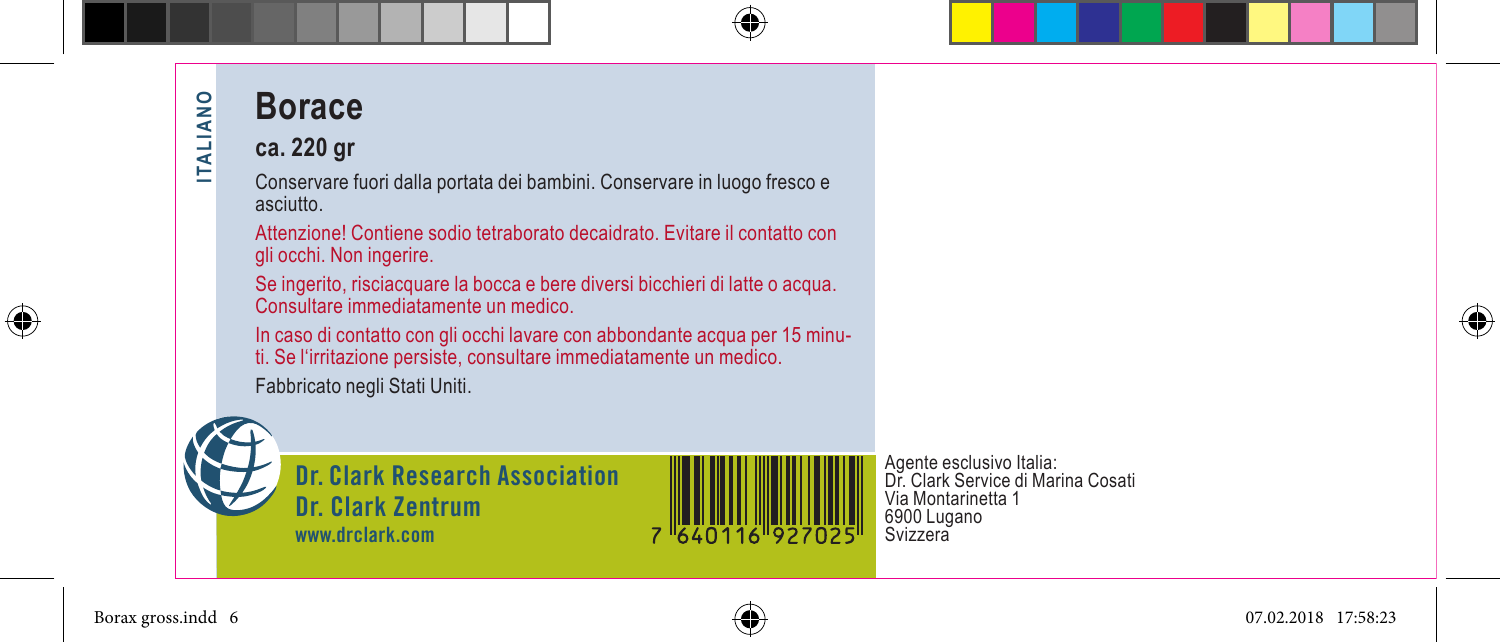## 4<sub>IS</sub> **Borax FRANÇAIS**

#### AN Ç. **environ 220 g**

운 Garder hors de la portée des enfants. À conserver dans un endroit frais et sec.

Avertissement! Contient du décahydrate de tétraborate de sodium. Eviter le contact avec les yeux. Ne pas ingérer.

En cas d'ingestion, rincer la bouche et boire plusieurs verres de lait ou d'eau. Consulter immédiatement un médecin.

En cas de contact avec les yeux: Rincer à l'eau pendant 15 minutes. Si l'irritation persiste, consultez un médecin immédiatement.

Fabriqué aux États-Unis.



⊕

**Dr. Clark Research Association Dr. Clark Zentrum www.drclark.com**

Distribution en Europe: Dr. Clark Zentrum Limited, 152 Naxxar Rd. #7, SGN 9030 San Gwann, Malta.